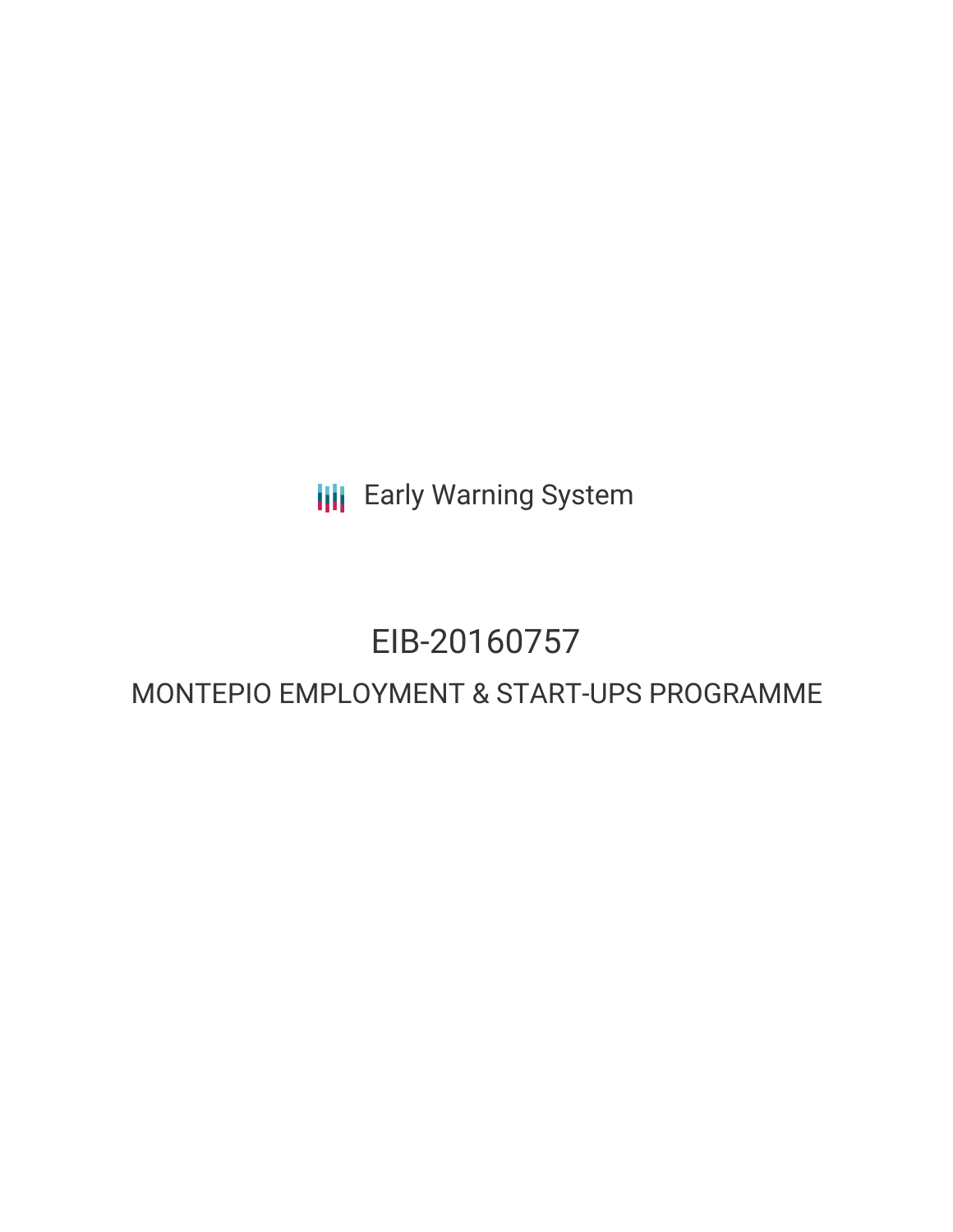

#### **Quick Facts**

| <b>Countries</b>               | Portugal                       |
|--------------------------------|--------------------------------|
| <b>Financial Institutions</b>  | European Investment Bank (EIB) |
| <b>Status</b>                  | Approved                       |
| <b>Bank Risk Rating</b>        | U                              |
| <b>Voting Date</b>             | 2016-11-04                     |
| <b>Borrower</b>                | CAIXA ECONOMICA MONTEPIO GERAL |
| <b>Sectors</b>                 | Finance                        |
| <b>Investment Type(s)</b>      | Loan                           |
| <b>Investment Amount (USD)</b> | $$21.77$ million               |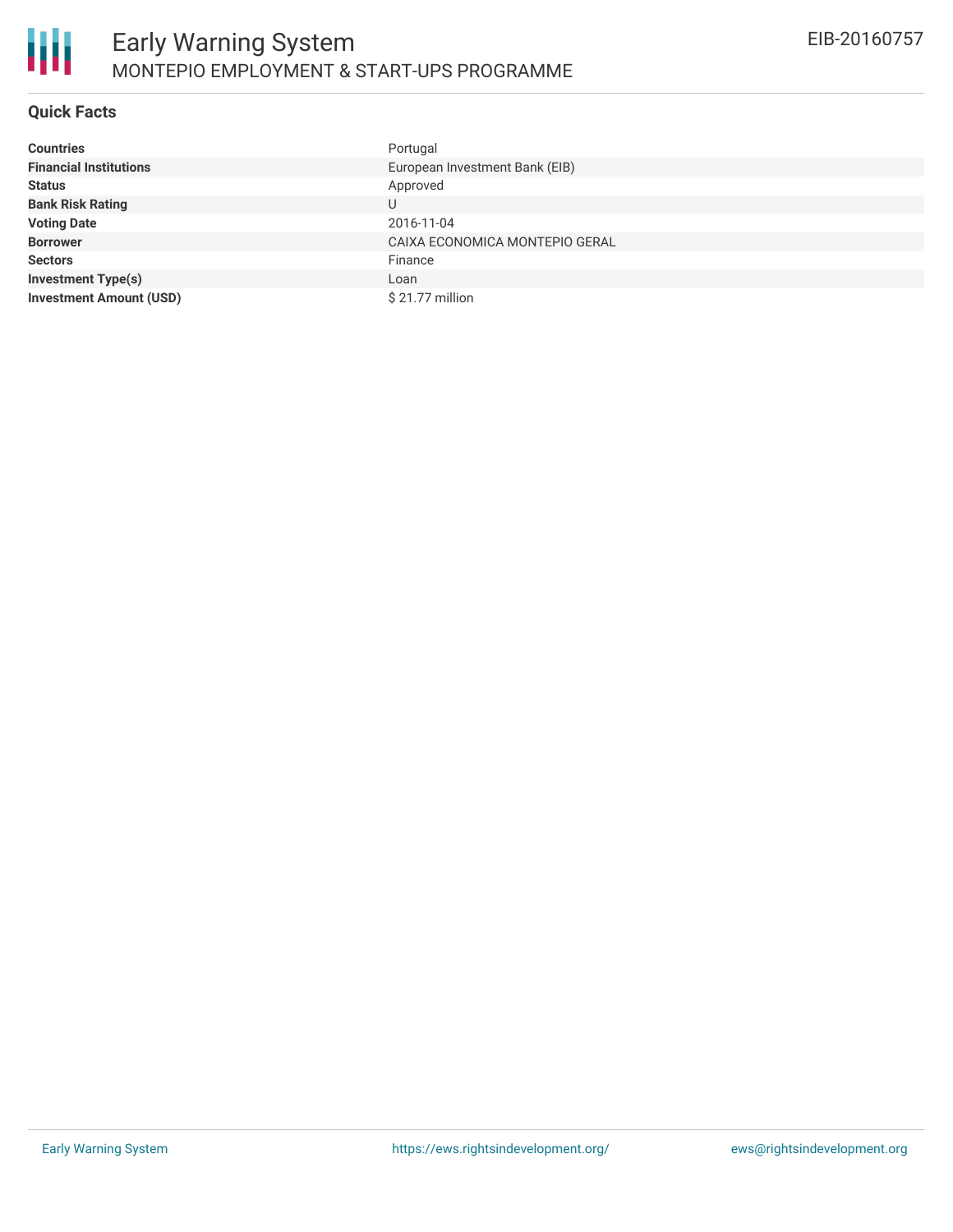

## **Project Description**

This project is a facility which finances small and medium-sized investments promoted by financially riskier small and mediumsized enterprises, or mid-caps. These include start-ups, self-employed operations, and other enterprises creating training and/or employment opportunities.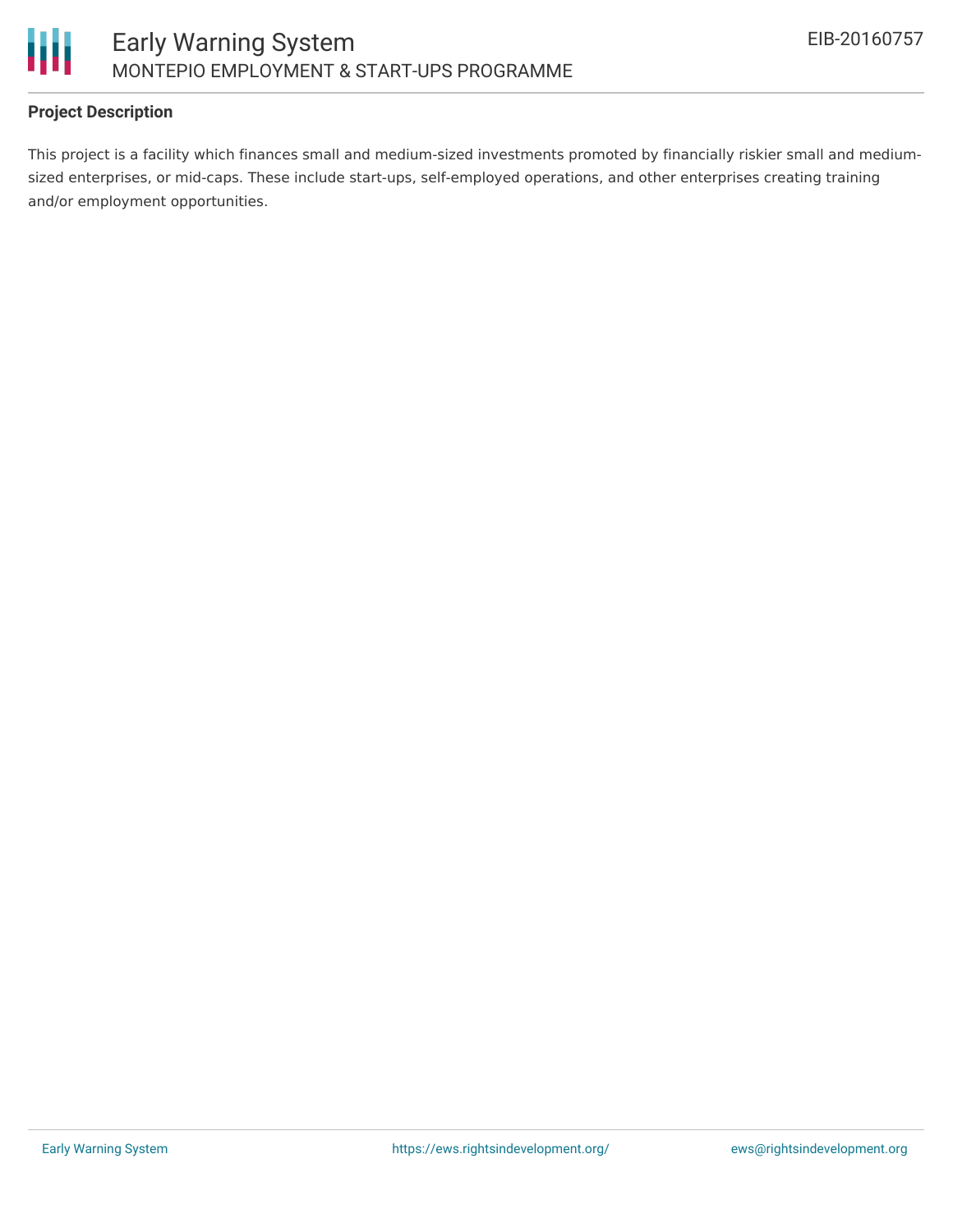

## **Investment Description**

European Investment Bank (EIB)